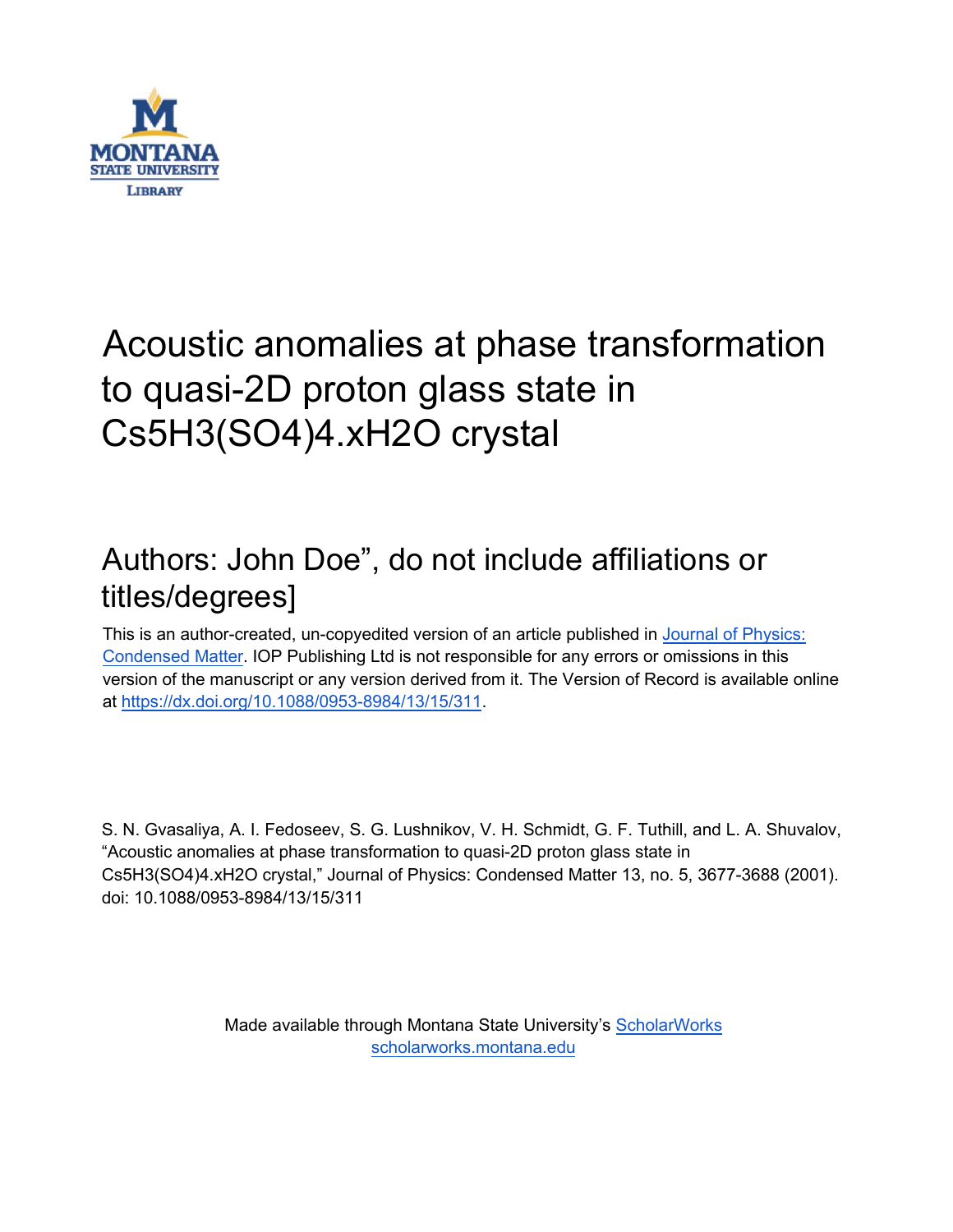### **Acoustic anomalies at phase transformation to** quasi-2D proton glass state in  $Cs_5H_3(SO_4)_4 \times xH_2O$ **crystal**

#### **S N Gvasaliya**1**,AIFedoseev**1**, S G Lushnikov**1**, V H Schmidt**2**, G F Tuthill**<sup>2</sup> **and L A Shuvalov**<sup>3</sup>

<sup>1</sup> Ioffe Physico-Technical Institute, 26 Polytekhnicheskaya Str., St Petersburg 194021, Russia

<sup>2</sup> Physics Department, Montana State University, Bozeman, MT 59717, USA

<sup>3</sup> Institute of Crystallography RAS, 117333, Moscow, Russia

Received 20 September 2000, in final form 5 February 2001

#### **Abstract**

The paper describes Brillouin light scattering studies of longitudinal acoustic (LA) phonons in  $Cs_5H_3(SO_4)_4 \times xH_2O$  (PCHS) crystals at temperatures from 100 K to 360 K. The acoustic response of the crystal at different frequencies is analysed in detail. It is shown that both the velocity and damping of sound exhibit a strong dispersion caused by relaxation processes in the region of transformation into the glass-like phase ( $T_g \approx 260$  K). A strong anisotropy in the acoustic response, attributable to the quasi-two dimensional (quasi-2D) structure of PCHS, is revealed. The LA phonon damping is calculated in the framework of a number of relaxation models. It is shown that, in the vicinity of  $T_{\rm g}$ , anomalies in ultrasonic damping of the LA phonons propagating in the basal plane reflect the cooperative effect of freezing of acid protons. At the same time, the anomaly in damping of the LA phonon propagating perpendicular to the basal plane is described in terms of the Debye model and is due to the interaction between protons on hydrogen bonds and LA phonons. This suggests that the proton glass state realized at  $T < T_g$  is of quasi-2D nature.

#### **1. Introduction**

Partially disordered crystals are attracting ever-increasing attention from researchers since their physical properties can be controlled by intentional variation of the degree of disorder. This feature also makes them highly attractive for commercial use. Disordered crystals can be divided into compounds with static and dynamic disorder of one of crystal sublattices. Crystals with partial static disorder include different types of orientational glasses [1], spin glasses [2], relaxor ferroelectrics [3], etc. Dynamic disordering occurs, for instance, in superionic crystals [4]. Of particular interest in these materials are specific features of lattice dynamics, which are strongly affected by disorder. These include additional excitations (localized excitations, pseudo-spin modes, relaxation modes etc.) in the vibrational spectrum of the crystals and interaction of the additional excitations with phonons. It is difficult to obtain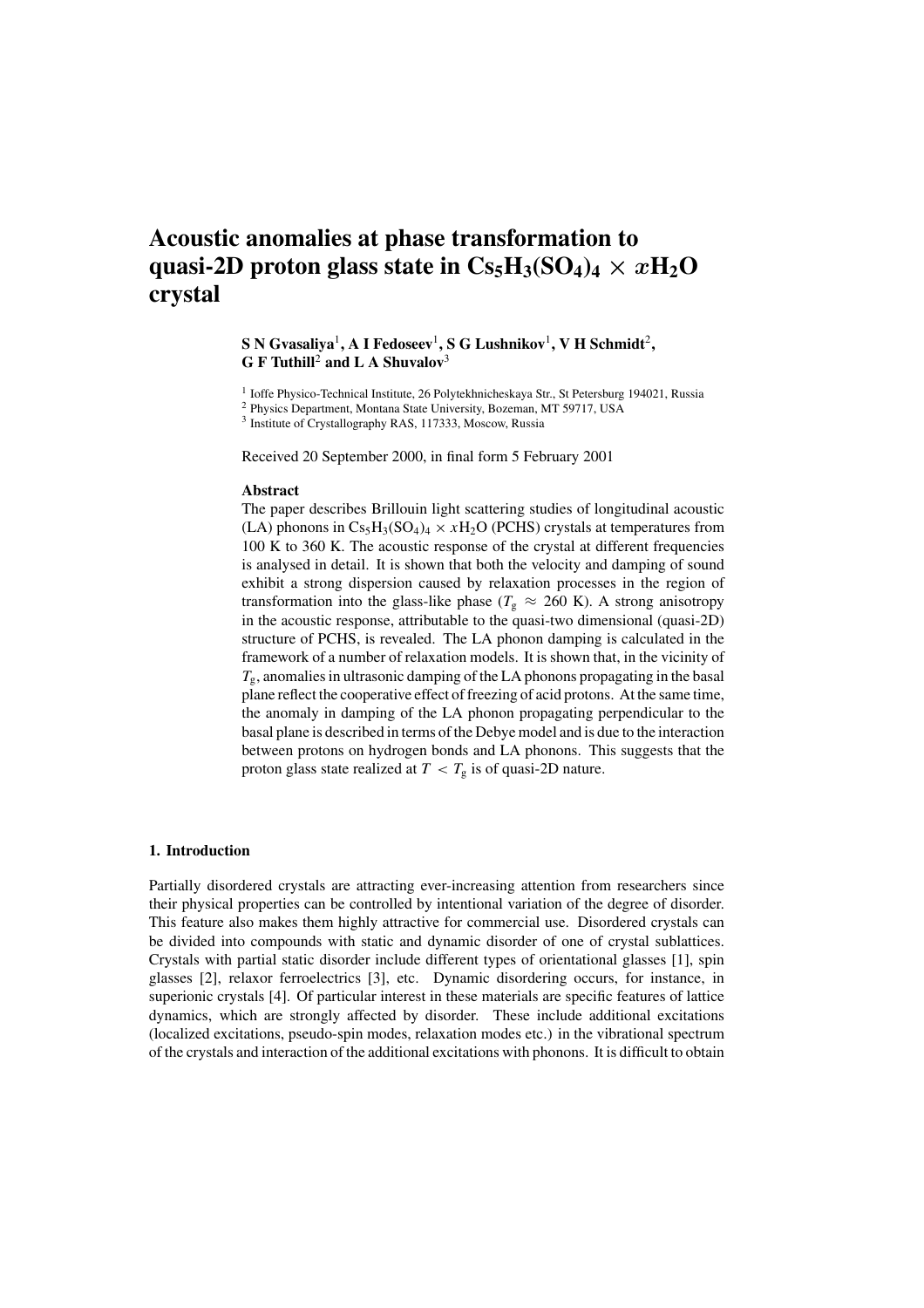a clear and self-consistent picture of the lattice dynamics of disordered materials, because this requires investigations in a wide frequency range. In particular, to analyse the behaviour of acoustic phonons, the whole set of modern experimental techniques should be used, from the internal friction method to inelastic neutron scattering, covering a frequency range of 13 orders of magnitude (from Hz to THz). This task is extremely complicated, and for this reason the behaviour of acoustic phonons at hyper- and ultrasonic frequencies is compared in most cases [1]. As a rule, even in such a limited frequency range, contributions from different processes leading to a considerable modification of the acoustic response of partially disordered crystals can be separated and identified [5].

Crystals of  $Cs_5H_3(SO_4)_4 \times xH_2O$  (PCHS) belong to a new class of compounds with the general formula  $Me<sub>z</sub>H<sub>y</sub>(AO<sub>4</sub>)<sub>(z+y)/2</sub> \times xH<sub>2</sub>O$ , where Me = Cs, Rb, NH<sub>4</sub>; A = S, Se;  $0 \leq x \leq 1$  [6]. A characteristic feature of the high-temperature phase of these crystals is the existence of a dynamically disordered network of hydrogen bonds responsible for a high protonic conductivity referred to as superprotonic [7, 8]. It has been shown experimentally that protons play a decisive role in the lattice dynamics of this class of compound. A strong isotope effect with respect to hydrogen manifests itself in a number of materials of the MeHAO<sub>4</sub>, Me<sub>3</sub>H(AO<sub>4</sub>)<sub>2</sub> and Me<sub>5</sub>H<sub>3</sub>(AO<sub>4</sub>)<sub>4</sub>xnH<sub>2</sub>O type as additional phases and structural phase transitions. This effect has been widely studied by various techniques (see, e.g., [9– 11]). The protonic conductivity of PCHS is quasi-2D:  $\sigma_a/\sigma_c \sim 50$ , which means that the conductivity in the basal plane is nearly two orders of magnitude higher than that along the hexagonal axis [6]. This reflects a specific feature of the PCHS crystal structure formed by layers of SO4 tetrahedra linked by hydrogen bonds and located in the basal plane. In fact, the quasi-2D dynamic network of hydrogen bonds, where the number of structurally equivalent positions for protons is three times as large as the number of protons themselves, is realized within this layer.

At room temperature, PCHS crystals belong to the hexagonal system with space group P6<sub>3</sub>/mmc (a = 6.2455 Å, c = 29.690 Å; V = 1003 Å<sup>3</sup>; Z = 2) [12]. From the viewpoint of structural changes, events of particular interest occur in the vicinity of  $T_{c1} = 414$  K and  $T_{c2}$  = 360 K. At  $T_{c1}$ , a superprotonic phase transition accompanied by a symmetry change P6/mmm  $\Leftrightarrow$  P6<sub>3</sub>/mmc occurs [12, 13], and at  $T_{c2}$  an isostructural phase transition associated with changes in the local symmetry of  $SO_4$  tetrahedra takes place [14–16]. No other anomalies associated with the structure changes in protonic samples have been observed. With decreasing temperature, the dynamic disorder of the hydrogen bond network gives way to static disorder (both orientational and positional), and the transformation into a proton glass-like phase is realized in the vicinity of  $T_g = 260 \text{ K}$  [17]. These features make the PCHS crystals unique objects for studying the effect of disorder on the physical properties of these materials.

The goal of this work was to study how the disordering affects the behaviour of longitudinal acoustic phonons at different frequencies by using the results of our Brillouin experiments and comparing them with the ultrasonic data reported in [18].

#### **2. Experimental details**

Colourless single crystals of PCHS were grown by slow evaporation from saturated water solution at room temperature. The obtained samples were in the form of plates with a developed basal plane and typical hexagonal facets. The crystal orientation was determined by using a polarizing microscope. A separate sample was used for each temperature cycle, and hence, all the single crystals used in our experiments had the same prehistory.

Light scattering spectra were taken using a single-mode Ar<sup>+</sup> Spectra-Physics laser with  $\lambda = 488$  nm. The laser radiation power was not higher than 50 mW. A backscattering geometry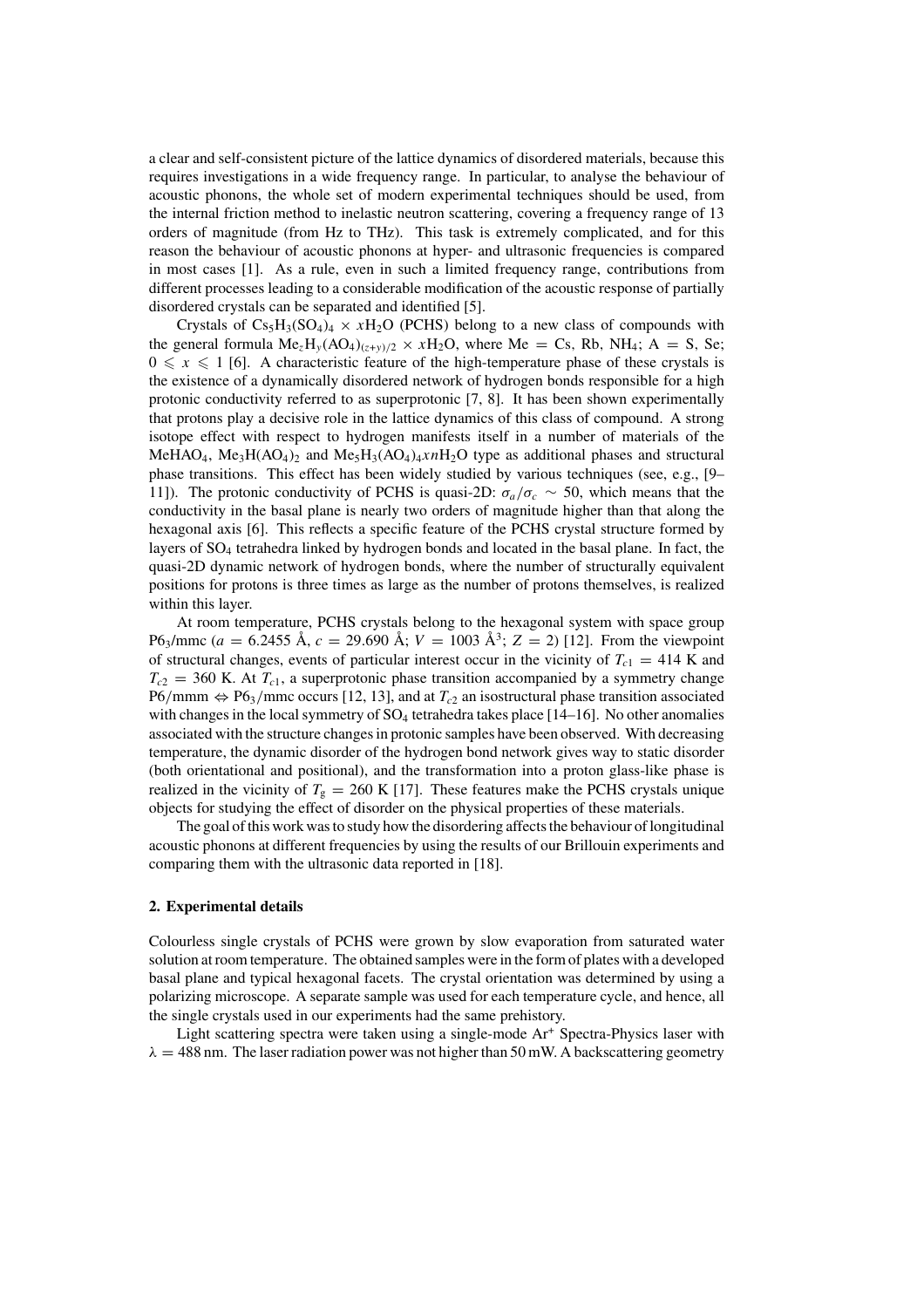was used. The scattered light was analysed by a three-pass piezoscanning Fabry–Perot interferometer with a Burleigh DAS-1 system with automatic signal acquisition and automatic alignment of the interferometer mirrors, which provided the finesse of the interferometer at  $C = 50$ . The measured free spectral range (FSR) of the interferometer varied within the limits 11–14 GHz.

For low-temperature measurements (294–120 K), an optical cryostat with sample cooled by a flow of nitrogen vapour was employed. The sample temperature was monitored with an accuracy of  $\pm 0.1$  K by two copper–constantan thermocouples in contact with the sample. For experiments at 294–420 K, a home-made optical furnace was used. The sample temperature was measured using a chromel thermocouple with an accuracy of  $\pm 0.1$  K.

The velocity (V) and damping ( $\alpha$ ) of longitudinal hypersonic phonons in the 180<sup>°</sup> scattering geometry were determined as

$$
V = \frac{\nu \lambda}{2n} \tag{1}
$$

$$
\alpha = \frac{4\pi n\delta}{\nu\lambda} \tag{2}
$$

where *n* is the refractive index of the crystal,  $\nu$  is the shift of the Brillouin component, and  $\delta$ is its half width at half-maximum. In all calculations, we used the value  $n = 1.51$  [19].

In this work, the temperature behaviour of longitudinal hypersonic phonons (LA) with  $q_{ph}$  ||  $c_h$  and  $q_{ph}$   $\perp$   $c_h$  ( $q_{ph}$  is the acoustic phonon wave vector) in the PCHS crystals was studied. The LA phonon velocity in a hexagonal crystal is determined by the elastic moduli  $C_{33} = \rho V^2$  for  $q_{ph} \parallel c_h$  and  $C_{11} = \rho V^2$  for  $q_{ph} \perp c_h$ , where  $\rho$  is the density of the crystal, taken from [12].

It was found to be more convenient to use relative changes in the velocity of hypersound to analyse the data. Then we have from (1)

$$
\frac{\Delta V}{V_0} = \frac{V(T) - V_0}{V_0} \approx \frac{\nu(T) - \nu_0}{\nu_0}
$$
\n(3)

where  $V_0$  and  $v_0$  are the velocity and frequency of the hypersonic phonon shift at  $T = 178$  K, respectively. This temperature was taken as reference for matching the data because at this point the disorder effects terminate at both ultra- and hypersonic frequencies. The approximate equality sign in (3) indicates that we do not take into account the temperature dependence of the refractive index in our calculations.

#### **3. Behaviour of acoustic phonons**

Figure 1 shows how the velocity of hypersonic LA phonons vary with temperature in the range 360 to 150 K. The behaviour of Brillouin light scattering above room temperature was discussed in detail in [16], and therefore we shall not consider here the high-temperature part of the temperature dependences. It should only be noted that we use a sufficiently wide temperature range to allow a correct treatment of the behaviour of hypersonic LA phonons in the PCHS crystals in the region of a transformation to the proton glass-like state. Indeed, it is evident from figure 1 that in the range from 330 to 290 K the temperature dependences of the hypersound velocity in the crystals studied can be approximated by a linear function. Deviations from the linear temperature dependence start below 280 K, and a weak dispersion anomaly of velocity is observed at around  $T_g$ . At lower temperatures, beginning with  $T \approx 235$  K, the experimental results are again well described by a linear temperature dependence, but with a smaller slope. This pattern is observed for phonons with both  $q_{ph} \parallel c_h$  and  $q_{ph} \perp c_h$ . Thus, a weak anomaly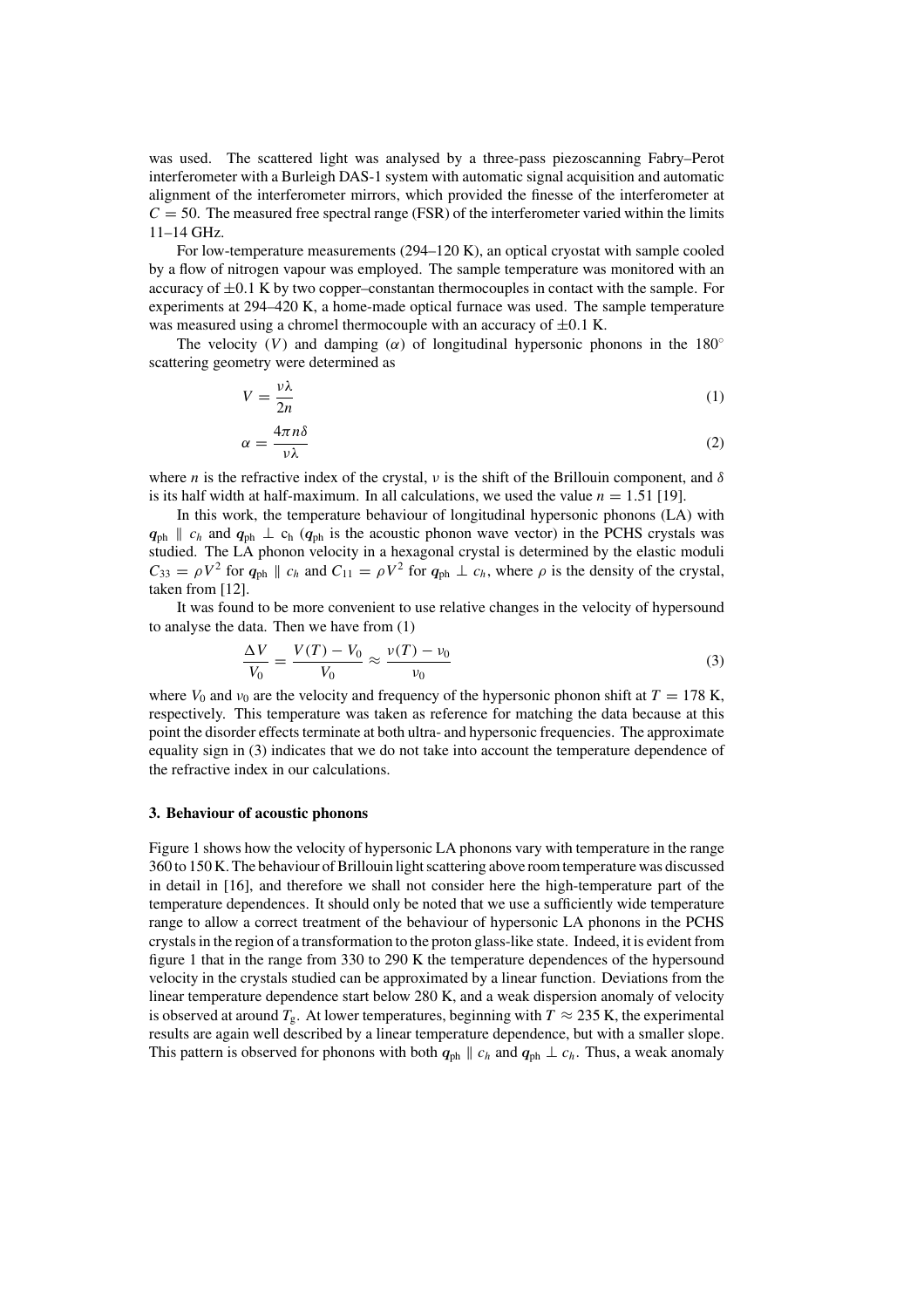of the hypersonic velocity in the region of transformation into the glass-like phase extends for ∼50 K and exists in all the experimental geometries discussed. This is due to a distribution of the relaxation times in the glass-like state, generally giving rise to dispersion anomalies in the acoustic phonon velocity. Simultaneously, the frequency dependence of acoustic anomalies must manifest itself [1, 5].



Figure 1. Temperature dependences of the velocity of longitudinal hypersonic acoustic phonons propagating in the basal plane and along the sixfold axis of the PCHS crystal. The arrows show the anomalous region in the vicinity of transformation into the proton glass state.

To study the behaviour of the acoustic response of a PCHS crystal at different frequencies, we compared the results obtained in our Brillouin light scattering experiments (i.e. at frequencies of the order of  $10^{10}$  Hz) with the data furnished by ultrasonic measurements at frequencies of the order of  $10^7$  Hz [18]. Figures 2(a) and 2(b) show relative changes in the velocity of longitudinal acoustic phonons propagating in the basal plane and along the  $C_6$  axis at ultrasonic and hypersonic frequencies. As a reference point of the temperature dependences, temperatures near  $T = 178$  K were taken. As seen from figures 2(a) and 2(b), the temperature dependences of velocity can be approximated by a linear function beginning with ∼230 K. This gives grounds to suppose that the relaxation processes which are considerably affecting the behaviour of the LA phonon velocity terminate at  $T \sim 200$  K, and at lower temperatures the temperature dependences of velocity are governed by the lattice anharmonicity alone. Therefore, the use of the temperature mentioned above as a reference point in comparison with temperature dependences is justified.

Let us consider the behaviour of the LA phonon velocity at different frequencies. The first feature to be noted is a strong dispersion reflecting the frequency dependence of the relaxation contribution to the LA phonon velocity. Indeed, a decrease in the frequency at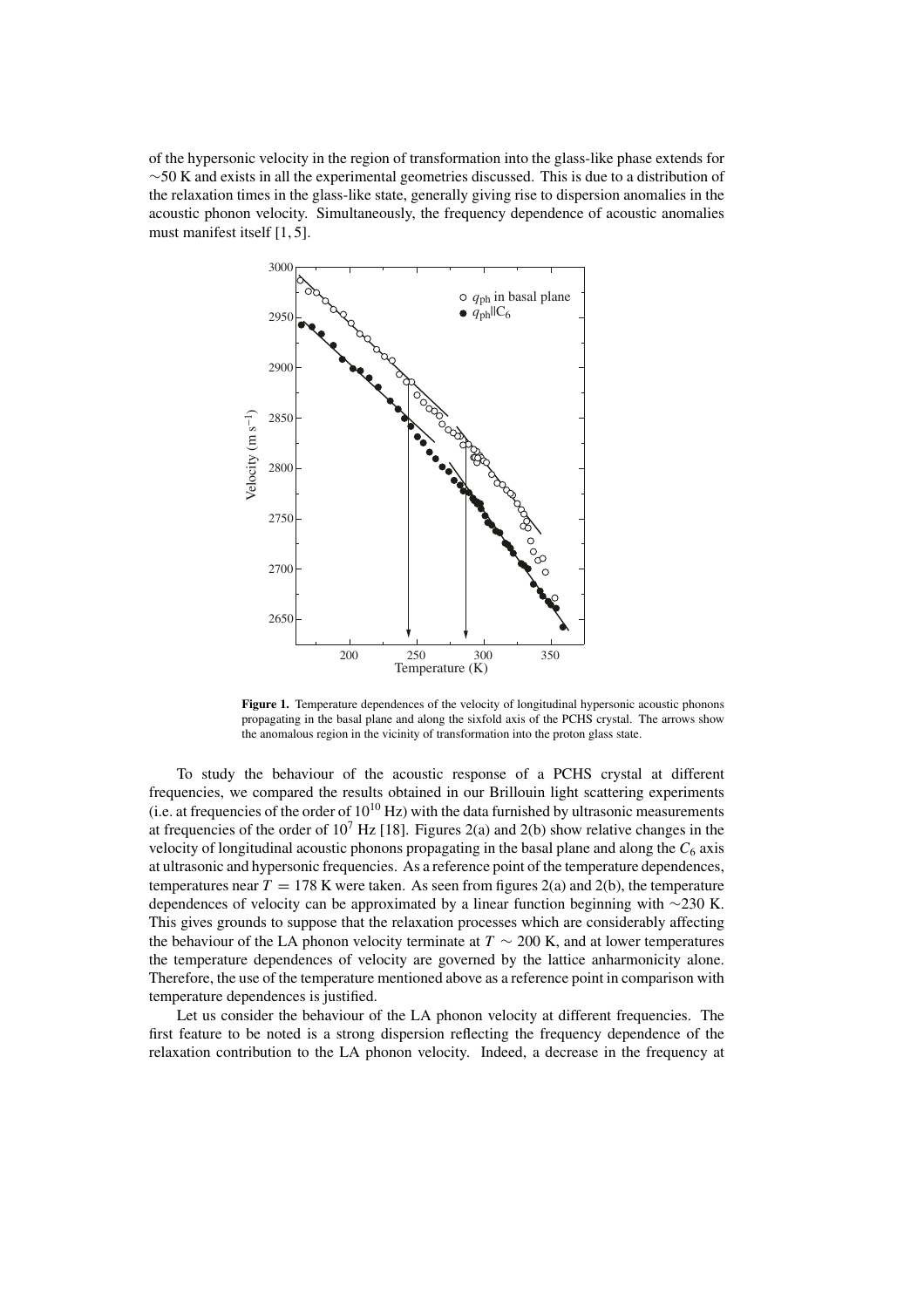

**Figure 2.** (a) Relative changes in LA phonon velocity in PCHS at ultra- and hypersonic frequencies versus temperature for  $q_{ph} \perp c_h$  and (b)  $q_{ph} \parallel c_h$ .  $\Delta V$  is the velocity jump (see the text). The ultrasonic data are taken from [18].

which the experiment is carried out (the probe frequency) leads to extension of the dispersion region associated with the logarithmic distribution of relaxation times. As a consequence, the velocity anomalies in ultrasonic measurements are significantly modified compared with the Brillouin frequencies. This accounts for the extension of the dispersion region from ∼50 to 100 K and a fourfold increase (from 2% to 8%) in the velocity variation  $\Delta V$  in the vicinity of  $T_g$ (see figures 2(a) and (b)). This means that a decrease in the probe frequency increases the value of the changes in the acoustic phonon velocity. This trend is well known from analyses of the behaviour of the acoustic response in the region of transformation into the glass-like phase of such compounds as  $(KBr)_{0.8}(KCN)_{0.2}$  or  $(NaCN)_{1-x}(KCN)_x$  [1] or in the vicinity of a diffuse phase transition in a relaxor ferroelectric  $PbMg_{1/3}Nb_{2/3}O_3$  [20]. It should be noted that the changes in the LA phonon velocity in the PCHS crystal exhibit a strong dependence not only on frequency, but also on the phonon propagation direction. At ultrasonic frequencies,  $\Delta V \sim 8\%$ for  $q_{ph} \perp C_6$  and 5% for  $q_{ph} \parallel C_6$ . At hypersonic frequencies, the value of the velocity variation is nearly independent of the propagation direction and is equal to ∼2%. This is likely to be due to the participation of different relaxation mechanisms: at ultrasonic frequencies the velocity dispersion is mainly determined by the 'slow'  $\alpha$ -relaxation, which is anisotropic, and the behaviour of hypersonic phonons is governed by the 'fast' isotropic  $\beta$ -relaxation. This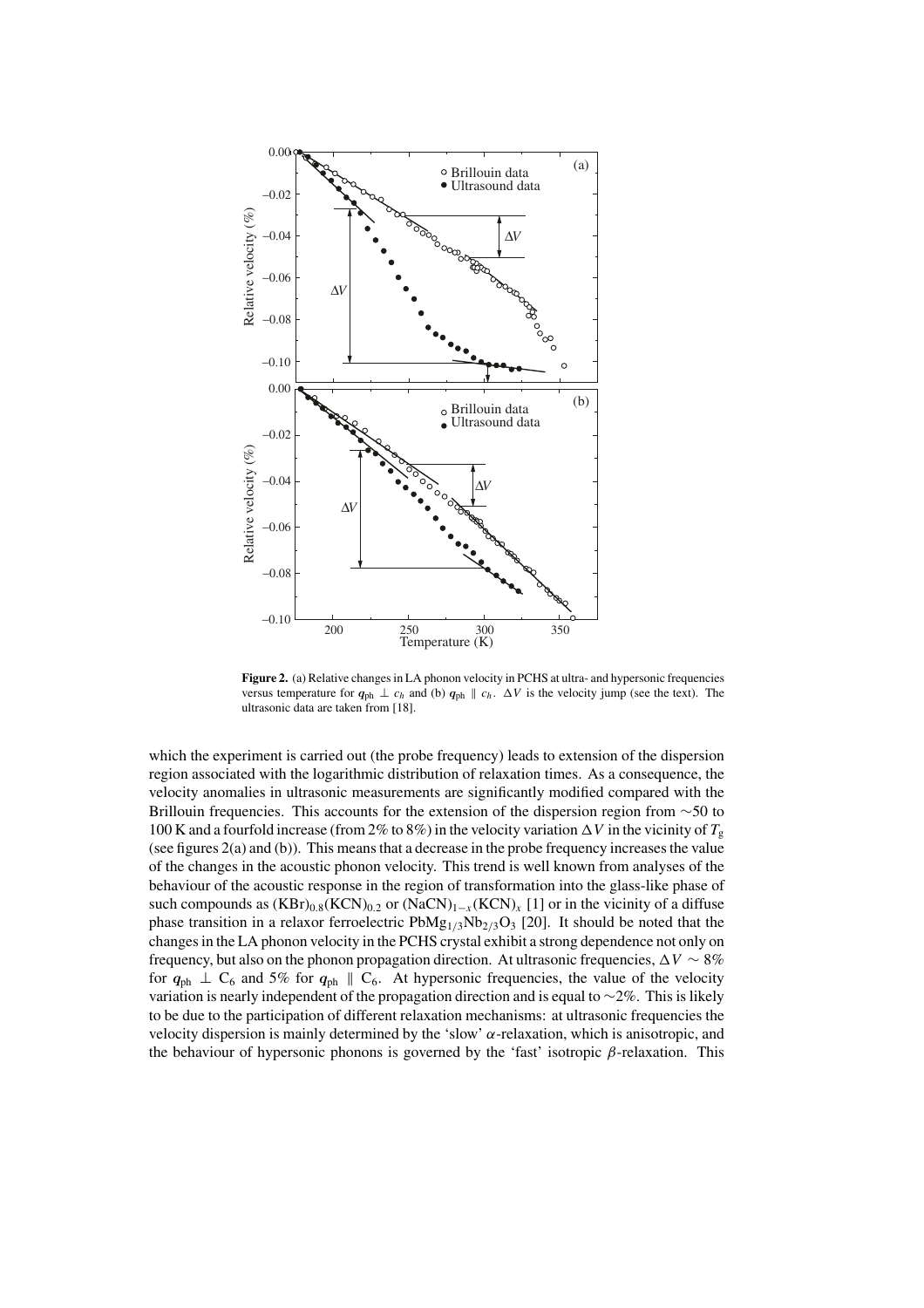situation is widely discussed in the context of the mode-coupling theory, successfully used to describe the results obtained in studying the acoustic response in polymers [21] and glasses [22] at phase transformations.

Unfortunately, no theoretical model allowing a quantitative analysis of the effect of different processes on the sound velocity behaviour in the PCHS crystal has been suggested yet. For this reason we shall discuss the sound velocity behaviour on the qualitative level. Let us pay attention once more to the shape of the anomaly. In conventional orientational glasses the velocity has its local minimum in the vicinity of  $T_g$ . With decreasing probe frequency, the minimum becomes deeper and shifts towards lower temperatures [1]. For the PCHS crystal, the shape of the velocity anomaly is likely to be associated with a transition into the superionic phase, as, e.g., in Ag<sub>2</sub>HgI<sub>4</sub> [23] or PbF<sub>2</sub> [24] crystals, or with transformation into the glass-like state, as in polymers [21] and some other materials in which relaxation anomalies with strong frequency dependence are observed in the temperature dependence of the acoustic phonon velocity [25].

Thus, anomalies in the velocity of sound in PCHS do not resemble those observed in 'classical' transitions into the orientational glass state. This is probably due to the fact that the lattice dynamics of PCHS do not contain a critical contribution from the structural phase transition, modified, e.g., by interacting ferro- and antiferroelectric order parameters, as in RADP, or by a translational–rotational interaction, as in quadrupolar glasses. The point is that the glass-like phase is formed in the majority of well known orientational glasses by competing interaction, which is absent, in its commonly accepted meaning, in the PCHS crystals.

#### *3.1. Damping anomalies and differences between the behaviour of hyper- and ultrasonic phonons*

The anomalies of the acoustic phonon velocity in the region of transformation of the PCHS crystal into the glass-like phase must have corresponding damping anomalies. Figure 3 shows the temperature dependences of the damping of hypersonic LA phonons with the polarization vectors *q* directed along the sixfold axis and lying in the basal plane, taken in the range 120 to 360 K. It is easily seen that the damping of hypersonic LA phonons does not exhibit any anomalies in the vicinity of  $T_g$ . A significant increase in damping of the phonon with  $q_{ph} \perp C_6$ occurs only at  $T \geq 320$  K and extends to 360 K, while for the phonon with  $q_{ph} \parallel C_6$  the damping grows immediately in the vicinity of 360 K [16]. Above 360 K no Brillouin component could be detected in the light scattering spectra. A similar behaviour of light scattering was observed in Raman experiments, where the background and the contribution of quasi-elastic scattering sharply increased in the vicinity of  $T = 360$  K [14], which points to considerable changes in the light scattering conditions in the crystal (formation of cracks, inhomogeneities etc.). In [16], damping anomalies in the vicinity of 360 K were attributed to an isostructural phase transition.

The behaviour of LA phonons at ultrasonic frequencies [18] appreciably differs from our findings: a broad damping peak correlating with the velocity anomalies of the corresponding ultrasonic background is observed in the vicinity of  $T_g$  [18] (compare figures 3, 4 and 5). An analysis of the ultrasonic damping [18] revealed that the damping peak has relaxation nature and can be described in terms of a model with a Gaussian distribution of activation energies. It was quite natural to suppose that calculations relying on ultrasonic measurements would allow us to correctly describe the temperature evolution of damping of hypersonic LA phonons. Unfortunately, all attempts to reproduce the calculations made in [18] for ultrasonic frequencies and recalculate them to the Brillouin scattering results failed. For this reason we had to invoke a number of basic models used to analyse damping anomalies in partially disordered crystals.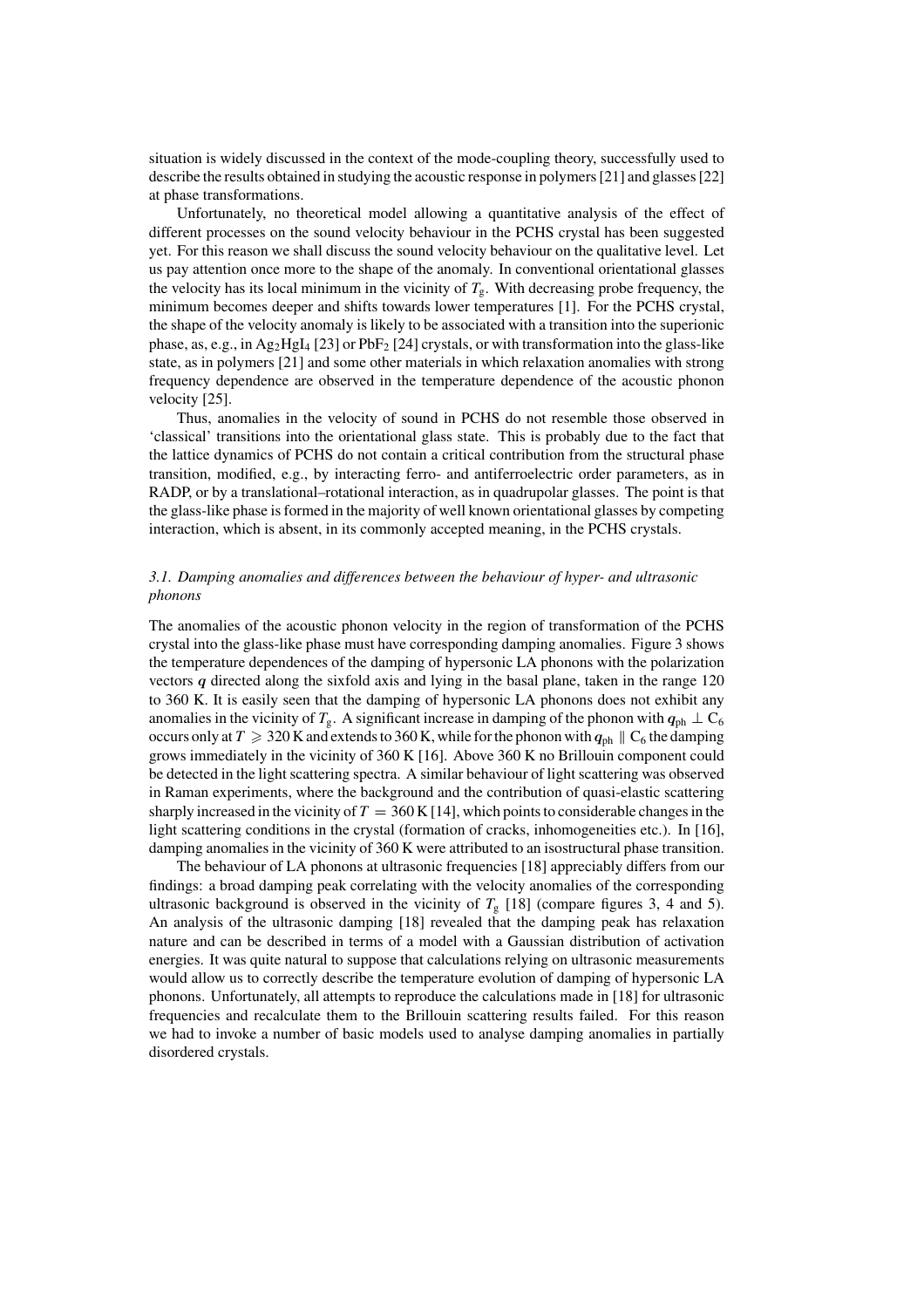

**Figure 3.** Temperature dependences of damping of longitudinal hypersonic acoustic phonons propagating in the basal plane and along the sixfold axis of the PCHS crystal. The full and broken curves show changes in damping at hypersonic frequencies recalculated from ultrasonic data. The dash-and-dot and dotted curves indicate the possible anomalous contribution of the isostructural phase transition to the damping. The inset presents the calculated relaxational hypersonic damping.

#### *3.1.1. The relaxation mechanism in damping of acoustic phonons*

**Debye model.** In a number of cases (low concentration of two-level systems, mobile atoms or ions) relaxation damping can be defined as a Debye-like process with a single relaxation time τ

$$
\alpha = \frac{N B^2}{4\pi \rho v^3 k T} \omega \frac{\omega \tau}{1 + \omega^2 \tau^2}
$$
\n(4)

where N is the number of mobile atoms or ions, B is the deformation potential constant and  $k$ is the Boltzmann constant. It is assumed that the relaxing units are identical and interact with the deformation field independently of one another. It is evident that in this case the damping peak occurs at  $\omega \tau \sim 1$ .

**Model with distribution of activation energies.** However, there are many situations when the relaxation damping contour is much broader than the classical Debye contour, which means that the curve cannot be described in terms of the model with a single relaxation time. A conventional approach to resolve this difficulty, successfully applied to a large number of compounds (see, e.g., [26–30]), is as follows: the observed damping is regarded as a sum of several Debye peaks corresponding to a distribution of activation energies (and, hence, a distribution of relaxation times). It is assumed that each Debye relaxator interacts with the deformation field independently. In this case the damping is given by

$$
\alpha = \frac{N B^2}{4\pi \rho k T v^3} \omega \int \frac{g(E)\omega \tau(E)}{1 + \omega^2 \tau(E)^2} dE
$$
\n(5)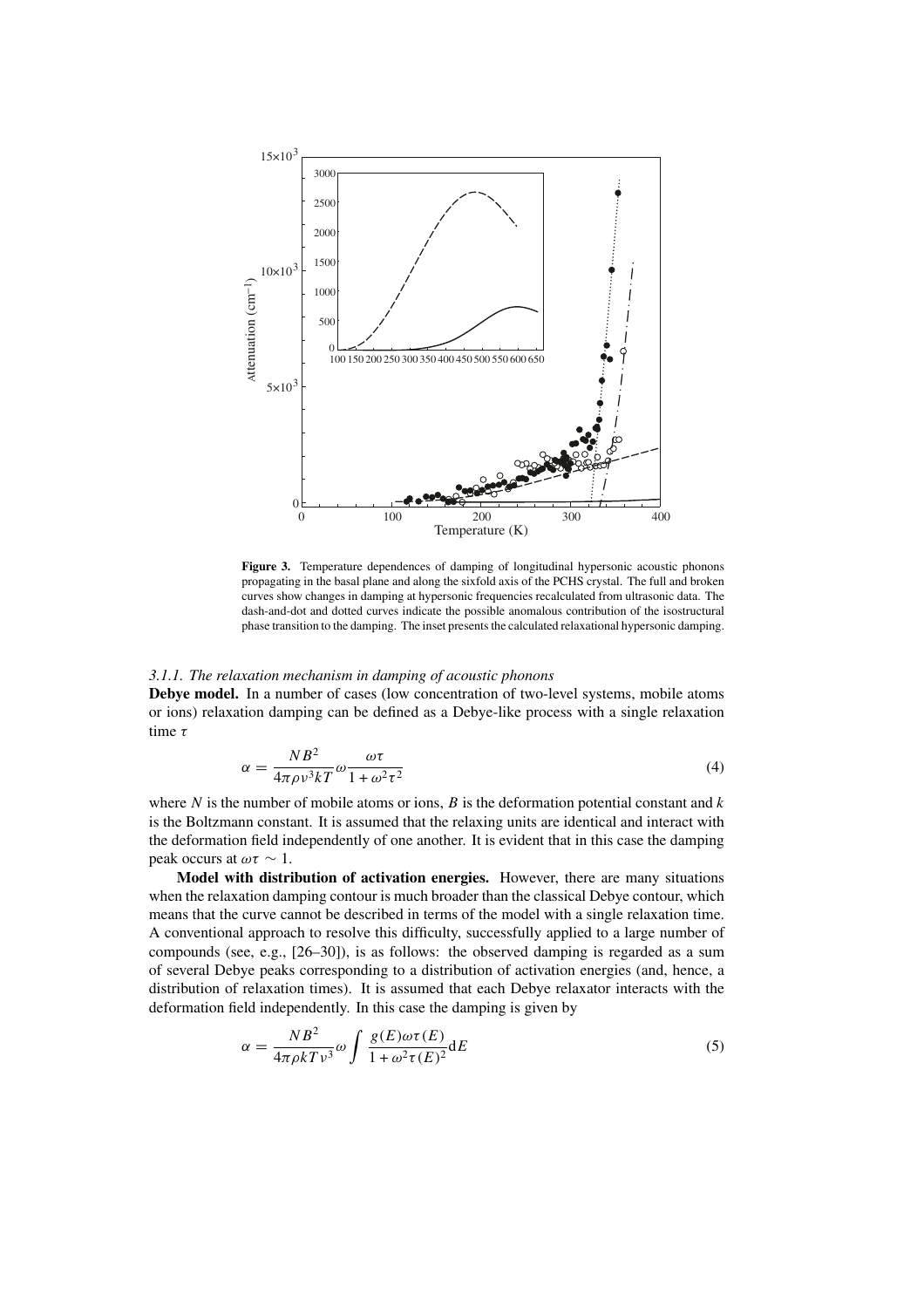where the parameters of the distribution function  $g(E)$  can be obtained by fitting the model to the experimental curve. Most often, the Gaussian distribution function is used

$$
g(E) = \frac{1}{\sqrt{2\pi}E_0} \exp\left[\frac{(E - E_a)^2}{2E_0^2}\right]
$$
 (6)

where  $E_a$  is the activation energy for overcoming the barrier separating two potential minima, and  $E_0$  is the dispersion of the Gaussian distribution (in the given case it corresponds to the activation energy range for ions interacting with the deformation field).

**Universal model.** In superionic conductors the concentration of mobile ions is fairly high and the assumption that relaxators are independent can prove physically unjustified. In this situation it would be expected that the relaxing system will exhibit a pronounced cooperative behaviour. In this case the temperature dependence of damping is adequately described by [27, 30]

$$
\alpha \propto \frac{1}{T} \omega \frac{(\omega \tau)^m}{1 + (\omega \tau)^{1+m-n}}
$$
\n(7)

where  $0 \le m$ ,  $n \le 1$ . The maximum damping is reached at  $\omega \tau = (m/(1-n))^{1/1-n+m}$ . Note that at  $m = 1$  and  $n = 0$  the damping contour described by (7) will acquire a classical Debye shape. This means that the Debye model is a particular case of the universal model.

In all of the cases considered above it is assumed that the temperature dependence of the relaxation time has a thermal activation character and obeys the Arrhenius law [4]

$$
\tau = \tau_0 \exp\left(\frac{E_a}{kt}\right) \tag{8}
$$

where  $E_a$  is the activation energy, and  $\tau_0^{-1}$  is the frequency of ion hopping between energetically equivalent positions (in the approximation of the absolute rate theory).

Having outlined the approaches used, we now discuss the results obtained.

*3.1.2. Fitting and results* Figure 4 presents the results of calculations relying on the classical Debye model (4) for the case of damping of ultrasound propagating along the sixfold axis (the [001] direction). It is easily seen that the data obtained using the model with a single relaxation time are in excellent agreement with experiment (standard deviation 0.04) for all temperatures. For protons located in the two-minimum potential of the hydrogen bond lying along the hexagonal axis,  $\tau_0 = 4.8 \times 10^{-14}$  s,  $E_a = 0.28$  eV (table 1). Recall that the Debye model is a particular case of the model with a relaxation time distribution (5) for  $g(E)$ in the form of the Dirac delta function. By approximating the temperature dependence of damping in terms of the model with a distribution of activation energies, the authors of [18] obtained a very low activation energy dispersion  $E_0 = 0.008 \text{ eV}$  corresponding, in principle, to the Dirac delta function ( $E_0/E_a \sim 0.03$ ). Note that the activation energy obtained in our calculations coincides with the data of [18], although the relaxation time differs by about an order of magnitude (see table 1). Thus we have succeeded in describing adequately in terms of the Debye model the damping of an ultrasonic LA phonon propagating along the hexagonal axis. In this case the damping is governed by the interaction of acoustic waves with individual protons on hydrogen bonds.

Figure 4(a) illustrates the relaxation damping of ultrasound propagating in the basal plane, calculated using the models discussed above. It is obvious that the Debye model fails to describe adequately the observed damping contour (figure 4(b) shows the best fitting results with relaxation time and activation energy  $\tau_0 = 4.8 \times 10^{-14}$  s and  $E_a = 0.255$  eV). A more complicated pattern was obtained in calculations using the model with a Gaussian distribution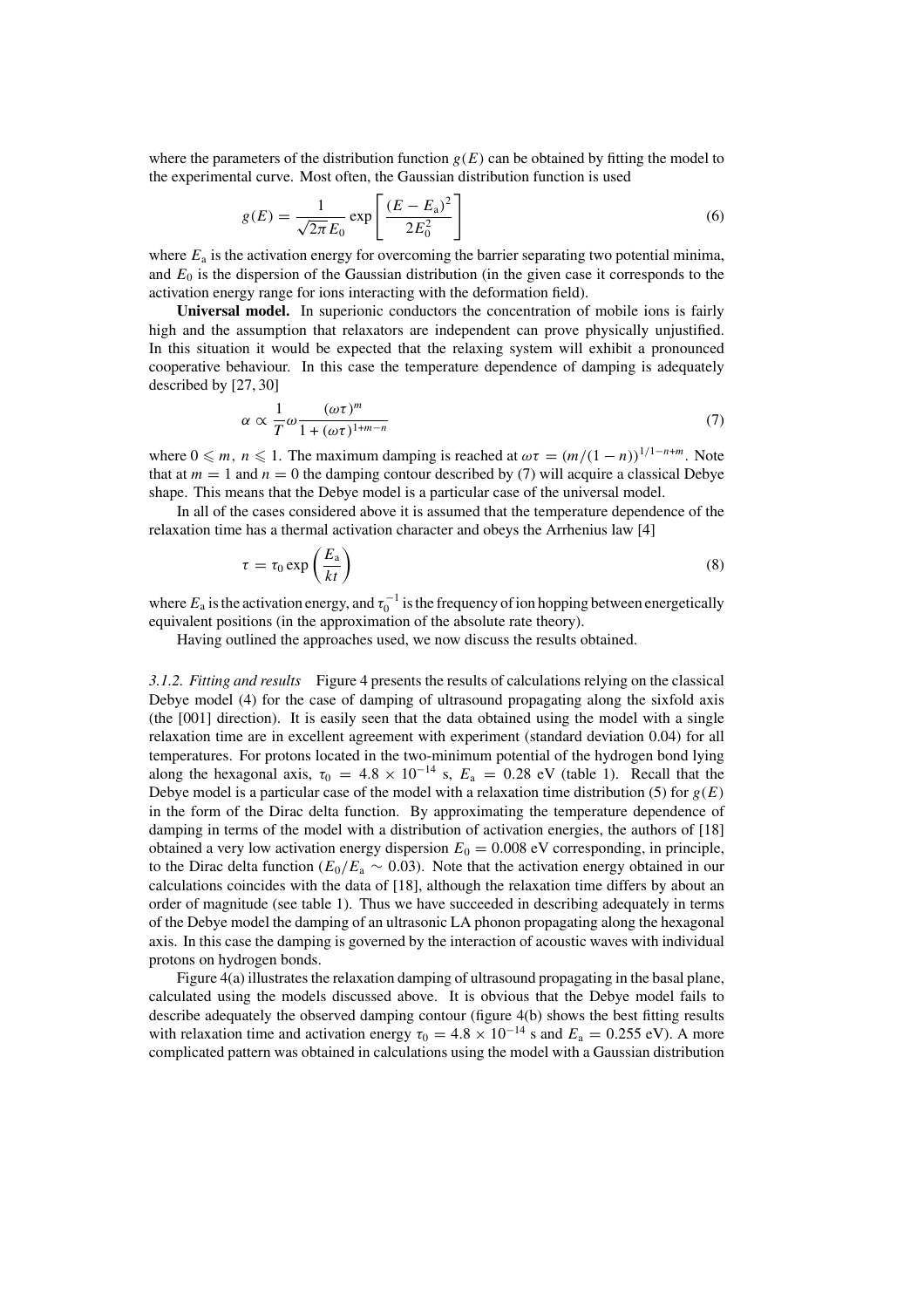| Source         | Direction            | $\tau_0$ (s)          | $E_a$ (eV) |
|----------------|----------------------|-----------------------|------------|
| This article   | [001]                | $4.8 \times 10^{-14}$ | 0.28       |
|                | $[100]$ <sup>a</sup> | $4.8 \times 10^{-14}$ | 0.27       |
| Reference [18] | $[001]$ <sup>b</sup> | $8.0 \times 10^{-15}$ | 0.32       |
|                | $[100]$ <sup>c</sup> | $8.0 \times 10^{-15}$ | 0.28       |
| Reference [31] |                      | $1.0 \times 10^{-12}$ | 0.34       |
| Reference [32] |                      | $8.7 \times 10^{-14}$ | 0.26       |
| Reference [17] |                      | $8.0 \times 10^{-15}$ | 0.27       |

**Table 1.** Comparison of the model parameters from the present paper and from the existing literature.

 ${}^{a}m = 0.85$ ,  $n = 0.65$ <br>  ${}^{b}E_{0} = 0.008$  eV<br>  ${}^{c}E_{0} = 0.034$  eV



**Figure 4.** Damping of ultrasonic LA phonon: (a)  $q_{ph} \parallel c_h$  and (b)  $q_{ph} \perp c_h$ . Full circles represent experimental data [18], the dash-and-dot curve shows the results of our calculations in the framework of the classical Debye model (4); dots correspond to a calculation using the model of the activation energy distribution (5); and the full curve indicates our calculations in terms of the universal model (7).

of activation energies (5). Good agreement between the model and experiment (shown by dots in figure 4(b)) was found only for  $\tau_0 = 1.5 \times 10^{-15}$  s,  $E_a = 0.32$  eV,  $E_0 = 0.057$ , which, in our opinion, are not physically meaningful in this case: the relaxation time is too short and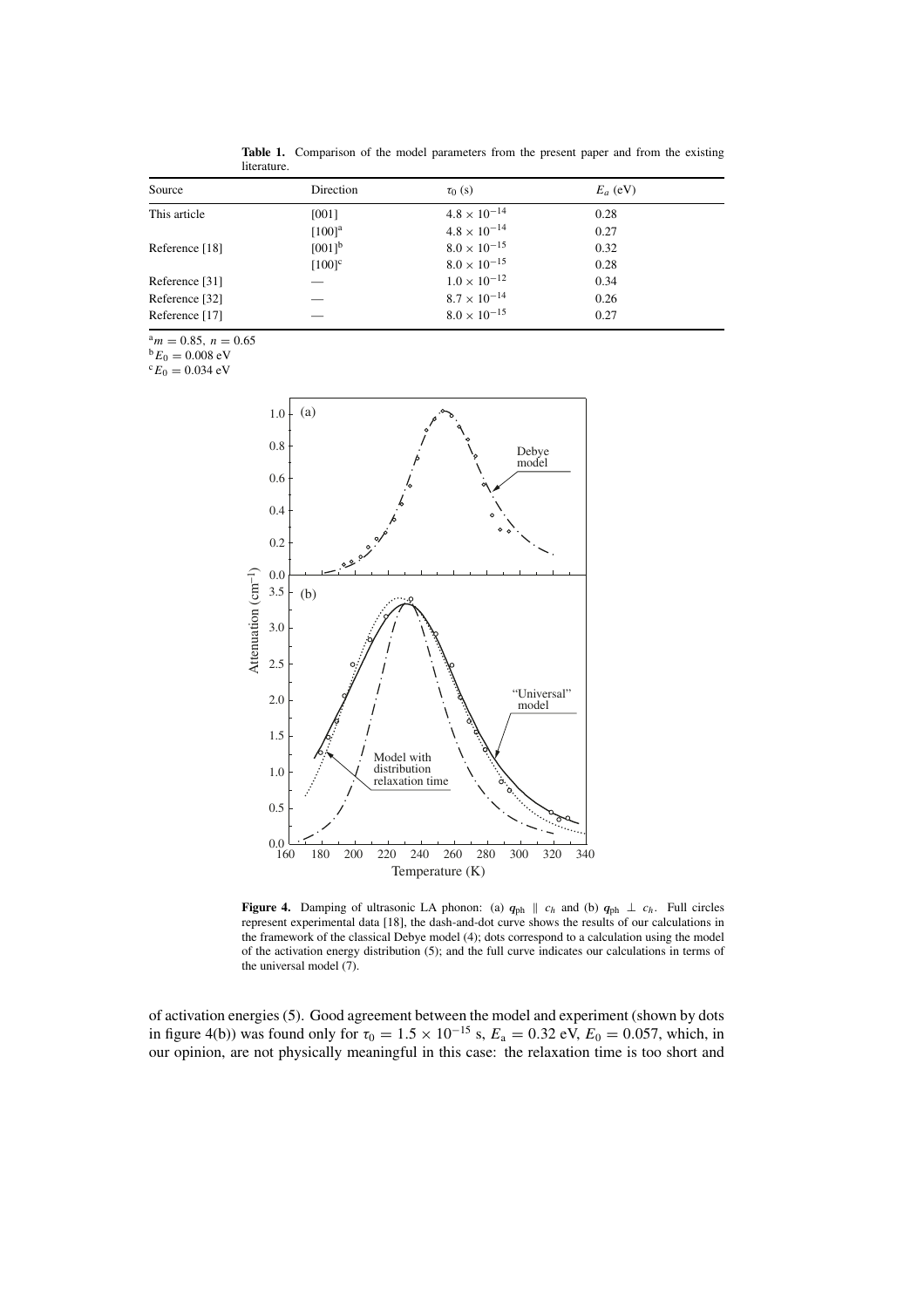the dispersion of  $E_a$  is rather large. Note that, to achieve consistency between the model (5) and experiment, expression (5) is to be integrated in the interval  $6E<sub>0</sub>$ . The physical reason for such a wide range of activation energies for individual relaxators is unclear.

Only calculations in terms of the universal model gave excellent agreement (standard deviation 0.14) with the experimental temperature dependence of the damping curve for the acoustic phonon at ultrasonic frequency (figure 5). The parameters used in calculations with the model described by (7) were as follows:  $\tau_0 = 4.8 \times 10^{-14}$  s,  $E_a = 0.27$  eV,  $m = 0.85$  and  $n = 0.65$ . With these parameters for m, n and  $\tau_0$ , the temperature at which the attenuation is at a maximum for the universal model, given by the condition  $\omega \tau = (m/(1-n))^{1/1-n+m}$ , should be about 94% of that for the Debye model with the same  $E_a$  and  $\tau_0$ . In fact, comparison of figures 4(a) and 4(b) shows that the ratio of the temperatures at which attenuation peaks are observed is approximately 0.92, lending support to our use of the different models to describe the attenuation of phonons propagating within, and perpendicular to, the basal plane.

Thus, in the basal plane, where the number of protons in energetically equivalent positions is much larger than in the hexagonal axis direction, damping is governed by the collective behaviour of the proton system. Note that the relaxation times and activation energies (i.e., the parameters that immediately determine the relaxator properties) obtained in our calculations are nearly the same for the [100] and [001] directions. In our opinion, this demonstrates that we have properly chosen the models, because it is quite reasonable to expect that parameters of the two-minimum potential do not depend appreciably on the crystallographic direction.

#### **4. Discussion**

We obtained parameters of the phenomenological models adequately describing ultrasonic measurements. Let us calculate changes in the relaxation damping of an acoustic phonon at hypersonic frequencies by using the values of  $E_a$  and  $\tau_0$  obtained in section 3.3 and compare them with the dependences obtained in Brillouin scattering experiments. Figure 3 shows experimental and theoretical temperature dependences of the hypersonic damping. The theoretical (calculated, to be more exact) damping dependences are the dependences recalculated from ultra- to hypersonic frequencies. In the vicinity of  $T<sub>g</sub>$ , the calculated changes in damping at hypersonic frequencies correlate with our experiments. Above room temperature, the behaviour of the hypersonic damping is much more complicated: a sharp rise in damping is observed experimentally in the region of  $T > 320$  K, absent in the calculated temperature dependences. Anomalies in the acoustic response of the crystal in the region of an isostructural phase transition  $T_{c2}$  [16] may contribute to hypersound damping in the vicinity of 360 K in addition to the calculated relaxational damping. Therefore, according to our calculations, the relaxation damping peak observed in the region of 250 K at ultrasonic frequencies is reached at hypersonic frequencies only at 480 K (see the inset of figure 3). In fact, this temperature cannot be attained since the PCHS crystal starts to decompose above 430 K.

Let us compare the  $\tau_0$  and  $E_a$  values obtained in our work with the results of other measurements (for illustrative purposes, the data are summarized in table 1).

NMR data for a powder sample of PCHS, differing from our results, were reported in [31] (see table 1). A probable reason for the discrepancy is, as stated by the authors of [31], 'a rough estimate of the results in the one-relaxation-time approximation', on the one hand, and an averaged estimate obtained in measurements on polycrystalline samples, on the other. Comparison of our data with those obtained in dielectric studies of the PCHS crystal [17, 32] gives more optimistic results. As seen from table 1, the activation energies obtained in dielectric measurements are similar to ours. The situation with the relaxation time is more complicated.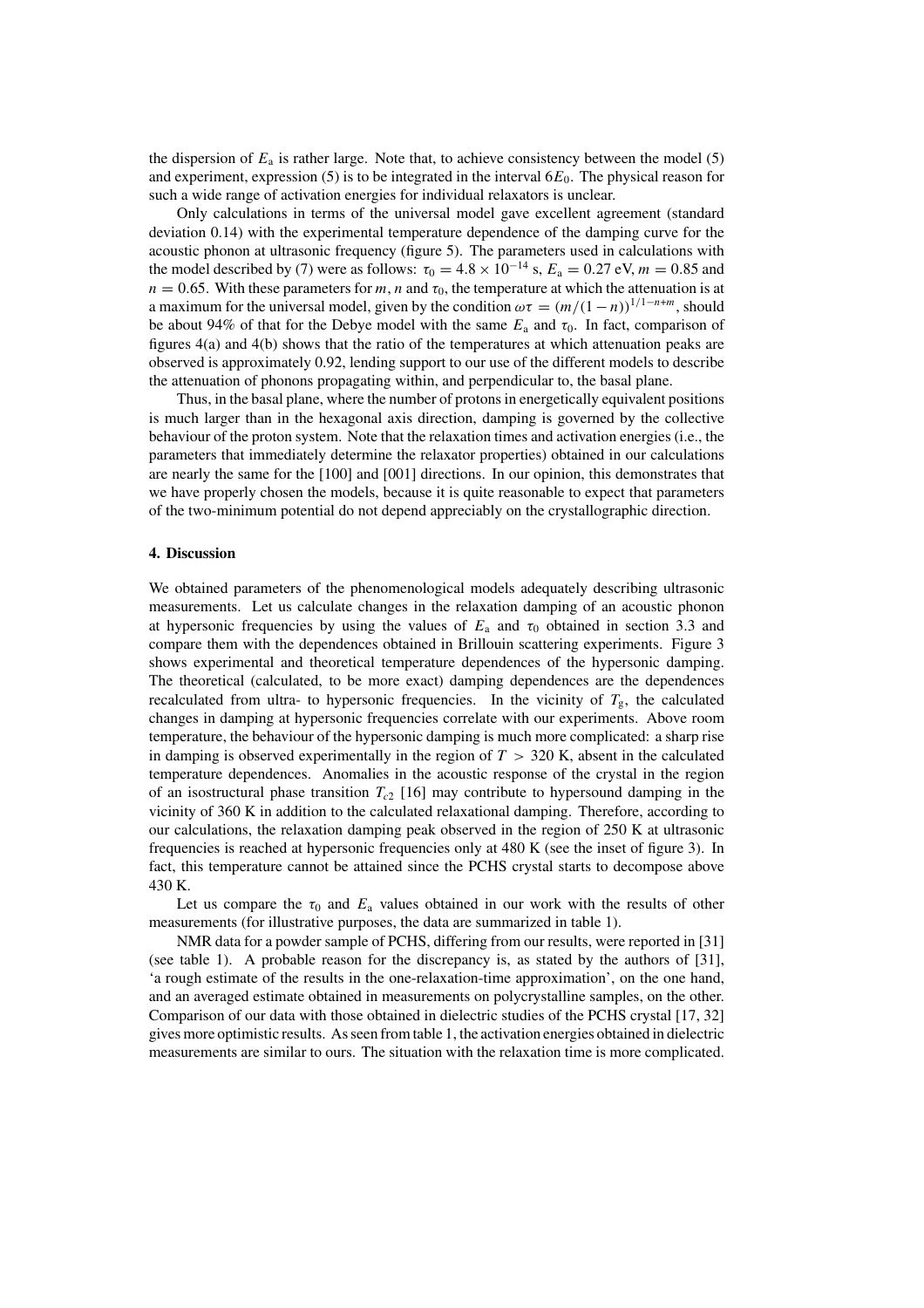Thus, the activation energies and relaxation times obtained in our calculation correlate, on the whole, with the data of dielectric measurements of PCHS.

Let us return to our calculations in the preceding section. It was shown that the mechanism of the LA phonon damping at ultrasonic frequency in the vicinity of  $T_g$  strongly depends on the crystallographic direction. For an ultrasonic acoustic phonon propagating along the hexagonal axis, the damping is described by the classical Debye model. For damping of ultrasonic acoustic phonons propagating in the basal plane, the result is quite different: the anomaly in the vicinity of  $T_g$  is described with a good approximation in the framework of a phenomenological universal model involving a cooperative behaviour of protons. The situation when the relaxation in a crystal is governed by individual identical Debye relaxators in one direction, and by cooperative behaviour of relaxators in another, is surprising. To our knowledge, no situation of this kind has been described. This contradiction can be overcome if we suppose that a quasi-2D proton glass state is realized in the PCHS crystal below  $T_{\rm g}$ . This means that the processes involved in the lattice dynamics of PCHS and associated with 'freezing' are pronounced in the basal plane and negligibly weak along the hexagonal axis. The suggested pattern corresponds to structural features of the PCHS crystal: the quasi-2D nature of the dynamically disordered network of hydrogen bonds is preserved at and below the freezing temperature. These processes are also reflected in  $\alpha$ -relaxation anisotropy, revealed in analysis of the dielectric response dispersion of PCHS [17]. At the moment it can be supposed that the key role in the lattice dynamics is played by dipoles formed by random orientation of complexes consisting of  $SO<sub>4</sub>$  groups and protons connecting them in the basal plane of the PCHS crystal. Thus, we have obtained conclusive evidence that the proton glass state in the PCHS crystal can be defined as a quasi-2D system, or quasi-2D proton glass.

#### **5. Conclusions**

We have carried out Brillouin light scattering studies of the behaviour of longitudinal acoustic phonons in the PCHS crystal in a wide temperature range including the region of transformation into the glass-like state. Analysis involving comparison of the results obtained in studying the acoustics properties of the PCTS crystal at hypersonic ( $f \sim 17$  GHz) and ultrasonic  $(f \sim 10 \text{ MHz})$  frequencies has revealed a number of exciting features. These are the dispersion of the velocity anomalies of acoustic phonons in the region of phase transformation into the glass-like state and the unusual anisotropy of damping anomalies at low (ultrasonic) frequencies. Temperature dependences of LA phonon damping drastically differ at different frequencies: a well-defined damping peak is present in the vicinity of  $T_g$  at ultrasonic frequencies and absent at hypersonic frequencies. In calculations carried out in the framework of different models, the most probable mechanisms of mechanical relaxation in the main directions, i.e., along the sixfold axis and in the basal plane, were revealed. It has been shown that the propagation of longitudinal sound along the  $C_6$  axis can be described by the classical Debye model. It has been convincingly demonstrated that the sound damping in the basal plane is governed by the collective behaviour of protons located in energetically equivalent positions on hydrogen bonds.

Therefore, the proton glass state realized in the PCHS crystal at  $T \le 260$  K has a quasi-2D character. The dielectric and structural specific features of PCHS, together with our data, allow PCHS to be regarded as a representative of a new class of crystals in the quasi-2D proton glass-like state.